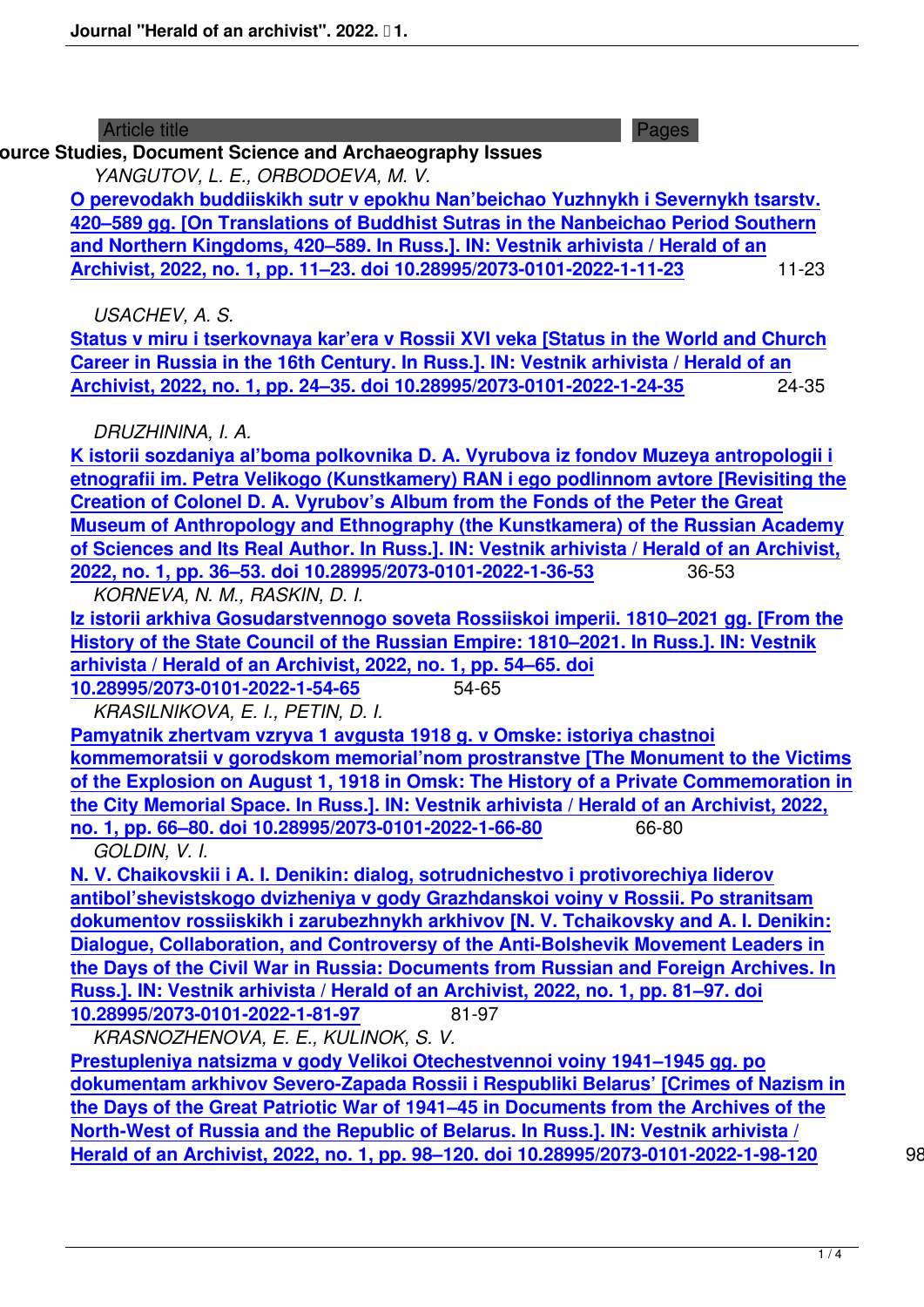*GORBACHEV, O. V.*

**Materialy Vsesoyuznoi perepisi naseleniya 1959 g. kak istochnik po istorii gorodskoi sem'i [Materials of the 1959 All-Union Population Census as a Source on the History of Urban Family. In Russ.]. IN: Vestnik arhivista / Herald of an Archivist, 2022, no. 1, pp. [121–136. doi 10.28995/2073-0101-2022-1-121-136](2022-1/1421-materials-of-the-1959-all-union-population-census-as-a-source-on-the-history-of-urban-family.html)** 121-136

 *[PERMYAKOV, I. A., DZHALILOV, T. A., PIVOVAROV, N. Yu.](2022-1/1421-materials-of-the-1959-all-union-population-census-as-a-source-on-the-history-of-urban-family.html)* **[Posle Khrushcheva: deyatel'nost' Prezidiuma TsK KPSS v oktyabre 1964 – iyune 196](2022-1/1421-materials-of-the-1959-all-union-population-census-as-a-source-on-the-history-of-urban-family.html)5 [gg. po zapisyam V. N. Malina \[After Khrushchev:](2022-1/1421-materials-of-the-1959-all-union-population-census-as-a-source-on-the-history-of-urban-family.html) Activities of the Presidium of the Central Committee of the CPSU in October 1964 – June 1965 according to V.N. Malin's [Notes. In Russ.\]. IN: Vestnik arhivista / Herald of an Archivist, 2022, no. 1, pp. 137–153.](2022-1/1422-after-khrushchev-activities-of-the-presidium-of-the-central-committee-of-the-cpsu-in-october-1964--june-1965-according-to-vn-malins-notes-.html) [doi 10.28995/2073-0101-2022-1-137-153](2022-1/1422-after-khrushchev-activities-of-the-presidium-of-the-central-committee-of-the-cpsu-in-october-1964--june-1965-according-to-vn-malins-notes-.html)** 137-153

*[DMITRIEVA, A. I.](2022-1/1422-after-khrushchev-activities-of-the-presidium-of-the-central-committee-of-the-cpsu-in-october-1964--june-1965-according-to-vn-malins-notes-.html)*

**[Fotofond Gosudarstvennogo arkhiva Sverdlovskoi oblasti: problemy komplektovaniya](2022-1/1422-after-khrushchev-activities-of-the-presidium-of-the-central-committee-of-the-cpsu-in-october-1964--june-1965-according-to-vn-malins-notes-.html), [sistematizatsii, poiska i ispol'zovaniya](2022-1/1422-after-khrushchev-activities-of-the-presidium-of-the-central-committee-of-the-cpsu-in-october-1964--june-1965-according-to-vn-malins-notes-.html) fotodokumentov [The Photo Fond of the State Archive of the Sverdlovsk Region: Issues of Acquisition, Systematization, Search, and [Use of Photographic Documents. In Russ.\]. IN: Vestnik arhivista / Herald of an Archivist](2022-1/1423-the-photo-fond-of-the-state-archive-of-the-sverdlovsk-region-issues-of-acquisition-systematization-search-and-use-of-photographic-documents.html), [2022, no. 1, pp. 154–163. doi 10.28995/2073-0101-2022-1-154-163](2022-1/1423-the-photo-fond-of-the-state-archive-of-the-sverdlovsk-region-issues-of-acquisition-systematization-search-and-use-of-photographic-documents.html)** 154-163

**[People. Events. Facts](2022-1/1423-the-photo-fond-of-the-state-archive-of-the-sverdlovsk-region-issues-of-acquisition-systematization-search-and-use-of-photographic-documents.html)**

*[MOROZOVA, O. M.](2022-1/1423-the-photo-fond-of-the-state-archive-of-the-sverdlovsk-region-issues-of-acquisition-systematization-search-and-use-of-photographic-documents.html)*

**Vo glave chernoznamennogo voiska: Marusya Nikiforova v 1917–1918 gg. [At the Head of the Black Banner Army: Marusya Nikiforova in 1917–18. In Russ.]. IN: Vestnik arhivista / Herald of an Archivist, 2022, no. 1, pp. 164–185. doi [10.28995/2073-0101-2022-1-164-185](2022-1/1424-at-the-head-of-the-black-banner-army-marusya-nikiforova-in-191718.html)** 164-185

**Scientifi[c Publication оf Archival Documents](2022-1/1424-at-the-head-of-the-black-banner-army-marusya-nikiforova-in-191718.html)**

*[ABDRAKHMANOV, K. A.](2022-1/1424-at-the-head-of-the-black-banner-army-marusya-nikiforova-in-191718.html)*

| "Prepyatstvii k vydache nazvannym torgovtsam razreshitel'nykh svidetel'stv nikakikh       |         |
|-------------------------------------------------------------------------------------------|---------|
| ne imeetsya". Pis'ma voennogo gubernatora Ural'skoi oblasti N. A. Verevkina               |         |
| orenburgskomu general-gubernatoru N. A. Kryzhanovskomu. 1872–1873 gg. ["There Are         |         |
| No Obstacles to Issuing Permits to the Said Merchants" Letters of the Military            |         |
| Governor of the Ural Oblast N. A. Verevkin to the Orenburg Governor General N. A.         |         |
| Kryzhanovskii (1872–73). In Russ.]. IN: Vestnik arhivista / Herald of an Archivist, 2022, |         |
| no. 1, pp. 186-200. doi 10.28995/2073-0101-2022-1-186-200                                 | 186-200 |
| NOVAK, V.N.                                                                               |         |

**[Osvyashchenie Troitskogo khrama v sele Konobeevo Bronnitskogo uezda. K problem](2022-1/1425-there-are-no-obstacles-to-issuing-permits-to-the-said-merchants-letters-of-the-military-governor-of-the-ural-oblast-n-a-verevkin-to-the-orenburg-governor-general-n-a-kryzhanovskii-187273.html)e [subordinatsii mestnogo dukhovenstva v nachale XX veka](2022-1/1425-there-are-no-obstacles-to-issuing-permits-to-the-said-merchants-letters-of-the-military-governor-of-the-ural-oblast-n-a-verevkin-to-the-orenburg-governor-general-n-a-kryzhanovskii-187273.html) [Consecration of the Trinity Church in the Village of Konobeyevo, Bronnitsky Uezd: Revisiting the Problem of [Subordination of Local Clergy in the Early 20th Century. In Russ.\]. IN: Vestnik arhivista](2022-1/1426-consecration-of-the-trinity-church-in-the-village-of-konobeyevo-bronnitsky-uezd-revisiting-the-problem-of-subordination-of-local-clergy-in-the-early-20th-century.html) / [Herald of an Archivist, 2022, no. 1, pp. 201–213. doi 10.28995/2073-0101-2022-1-201-21](2022-1/1426-consecration-of-the-trinity-church-in-the-village-of-konobeyevo-bronnitsky-uezd-revisiting-the-problem-of-subordination-of-local-clergy-in-the-early-20th-century.html)3** 201-213

#### **[Historical Research](2022-1/1426-consecration-of-the-trinity-church-in-the-village-of-konobeyevo-bronnitsky-uezd-revisiting-the-problem-of-subordination-of-local-clergy-in-the-early-20th-century.html)**

 *[BAKHTURINA, A. Yu., ROSTISLAVLEVA, N. V., BOCK, Hannes.](2022-1/1426-consecration-of-the-trinity-church-in-the-village-of-konobeyevo-bronnitsky-uezd-revisiting-the-problem-of-subordination-of-local-clergy-in-the-early-20th-century.html)* **Sem'i "vrazhdebnykh inostrantsev" v Rossii i Germanii v gody Pervoi mirovoi voiny 1914–1918 gg. [Families of "Enemy Foreigners" in Russia and Germany in the Days of the First World War 1914–18. In Russ.]. IN: Vestnik arhivista / Herald of an Archivist, [2022, no. 1, pp. 214–228. doi 10.28995/2073-0101-2022-1-214-228](2022-1/1427-families-of-enemy-foreigners-in-russia-and-germany-in-the-days-of-the-first-world-war-191418.html)** 214-228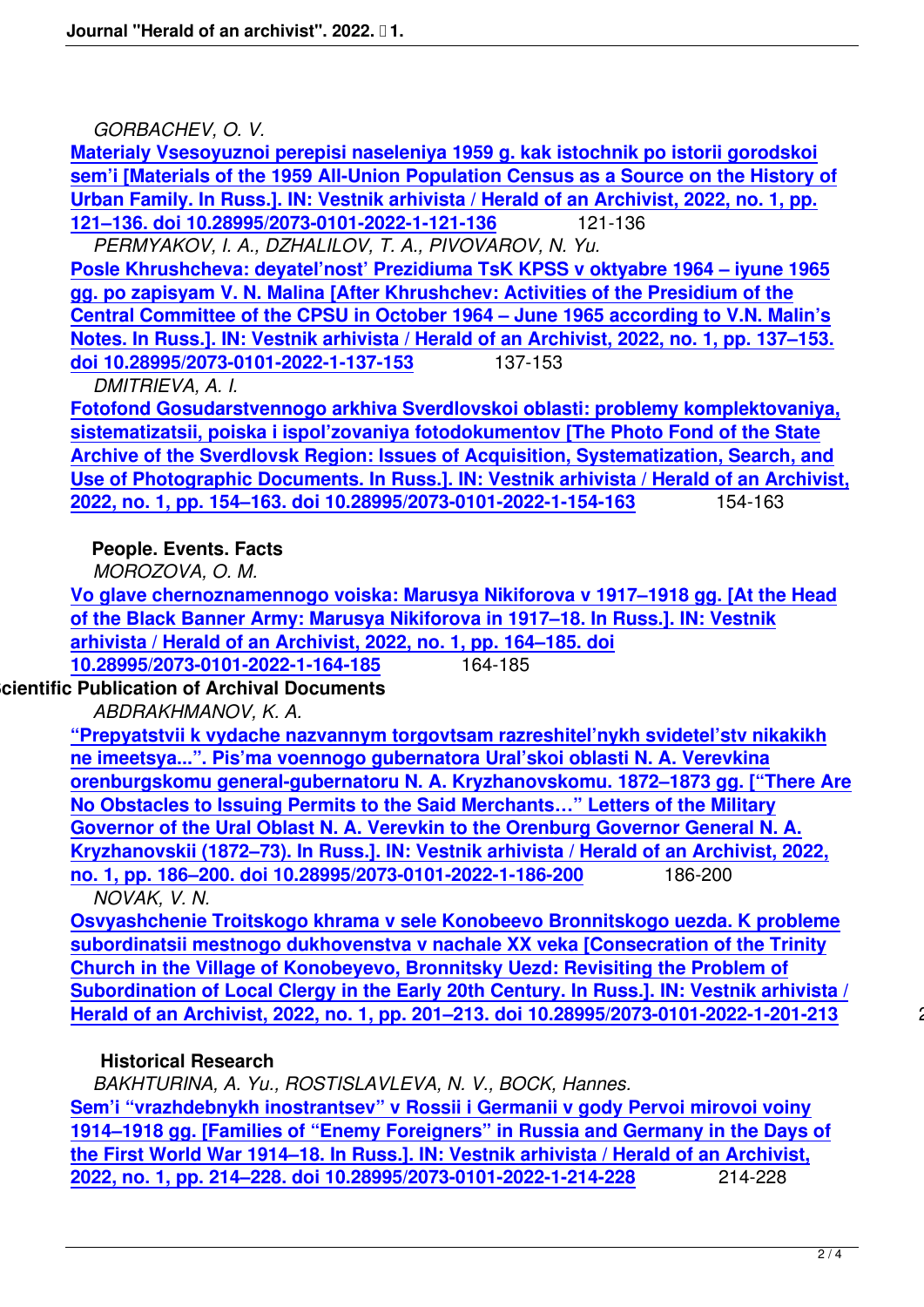*BELOVA, I. B.*

**"Lyudskie volny": dnevnikovye zapisi F. A. Kudrinskogo o bezhentsakh Pervoi mirovoi voiny. 1915 g. ["The Human Waves": F. A. Kudrinsky's Diary Entries about the Refugees of the First World War (1915). In Russ.]. IN: Vestnik arhivista / Herald of an Archivist, [2022, no. 1, pp. 229–241. doi 10.28995/2073-0101-2022-1-229-241](2022-1/1428-the-human-waves-f-a-kudrinskys-diary-entries-about-the-refugees-of-the-first-world-war-1915.html)** 229–241

#### *[BRYANTSEV, M. V.](2022-1/1428-the-human-waves-f-a-kudrinskys-diary-entries-about-the-refugees-of-the-first-world-war-1915.html)*

**["A khoroshii chelovek byl Lenin, kto-to teper'?". Reaktsiya nase](2022-1/1428-the-human-waves-f-a-kudrinskys-diary-entries-about-the-refugees-of-the-first-world-war-1915.html)leniya na smert' V. I. Lenina ["Such a Good Man Lenin Was, and Who Is to Take His plаce?": Reaction of the Population to the Death of V. I. Lenin. In Russ.]. IN: Vestnik arhivista / Herald of an [Archivist, 2022, no. 1, pp. 242–256. doi 10.28995/2073-0101-2022-1-242-256](2022-1/1429-such-a-good-man-lenin-was-and-who-now-reaction-of-the-population-to-the-death-of-v-i-lenin.html)** 242-256

## *[ANFERTIEV, I. A.](2022-1/1429-such-a-good-man-lenin-was-and-who-now-reaction-of-the-population-to-the-death-of-v-i-lenin.html)*

**[Uchastie kontrol'nykh komissii RKP\(b\) v sostave Narkomata Raboche-kres](2022-1/1429-such-a-good-man-lenin-was-and-who-now-reaction-of-the-population-to-the-death-of-v-i-lenin.html)t'yanskoi inspektsii v formirovanii komandno-administrativnoi sistemy SSSR. 1923-1924 gg. [Participation of the Control Commissions of the RCP (B) under the People's [Commissariat of the Workers' and Peasants' Inspection in the Formation of](2022-1/1430-participation-of-the-control-commissions-of-the-rcp-b-under-the-peoples-commissariat-of-the-workers-and-peasants-inspection-in-the-formation-of-command-and-control-system-in-the-ussr-192324.html) [Command-and-Control System in the USSR: 1923–24. In Russ.\]. IN: Vestnik arhivis](2022-1/1430-participation-of-the-control-commissions-of-the-rcp-b-under-the-peoples-commissariat-of-the-workers-and-peasants-inspection-in-the-formation-of-command-and-control-system-in-the-ussr-192324.html)ta / [Herald of an Archivist, 2022, no. 1, pp. 257–272. doi 10.28995/2073-0101-2022](2022-1/1430-participation-of-the-control-commissions-of-the-rcp-b-under-the-peoples-commissariat-of-the-workers-and-peasants-inspection-in-the-formation-of-command-and-control-system-in-the-ussr-192324.html)-1-257-272** 257-272

## **Mu[seum and Archival Collections](2022-1/1430-participation-of-the-control-commissions-of-the-rcp-b-under-the-peoples-commissariat-of-the-workers-and-peasants-inspection-in-the-formation-of-command-and-control-system-in-the-ussr-192324.html)**

*[MIKHALCHENKO, S. I., TKACHENKO, E. V.](2022-1/1430-participation-of-the-control-commissions-of-the-rcp-b-under-the-peoples-commissariat-of-the-workers-and-peasants-inspection-in-the-formation-of-command-and-control-system-in-the-ussr-192324.html)*

**Neopublikovannye pis'ma A. D. Bilimovicha iz Korolevstva serbov, khorvatov i sloventsev V. V. Shul'ginu kak istoricheskii istochnik. 1921–1926 gg. [Unpublished Letters Written by A. D. Bilimovich in the Kingdom of Slovenes, Croats, and Serbs and [Addressed to V. V. Shulgin as a Historical Source \(1921–26\). In Russ.\]. IN: Vest](2022-1/1431-unpublished-letters-written-by-a-d-bilimovich-in-the-kingdom-of-slovenes-croats-and-serbs-and-addressed-to-v-v-shulgin-as-a-historical-source-1921-26.html)nik [arhivista / Herald of an Archivist, 2022, no. 1, pp. 273–284. doi](2022-1/1431-unpublished-letters-written-by-a-d-bilimovich-in-the-kingdom-of-slovenes-croats-and-serbs-and-addressed-to-v-v-shulgin-as-a-historical-source-1921-26.html) [10.28995/2073-0101-2022-1-273-284](2022-1/1431-unpublished-letters-written-by-a-d-bilimovich-in-the-kingdom-of-slovenes-croats-and-serbs-and-addressed-to-v-v-shulgin-as-a-historical-source-1921-26.html)** 273-284

# **Archiv[al Fonds and Collections Synopsis](2022-1/1431-unpublished-letters-written-by-a-d-bilimovich-in-the-kingdom-of-slovenes-croats-and-serbs-and-addressed-to-v-v-shulgin-as-a-historical-source-1921-26.html)**

*[MAMONTOVA, M. A., FROLOVA, A. A.](2022-1/1431-unpublished-letters-written-by-a-d-bilimovich-in-the-kingdom-of-slovenes-croats-and-serbs-and-addressed-to-v-v-shulgin-as-a-historical-source-1921-26.html)*

**[Povsednevnost' zhenshchin Ishima](2022-1/1431-unpublished-letters-written-by-a-d-bilimovich-in-the-kingdom-of-slovenes-croats-and-serbs-and-addressed-to-v-v-shulgin-as-a-historical-source-1921-26.html) v gody Velikoi Otechestvennoi voiny 1941–45 gg. [Daily Life of the Ishim Women in the Days of the Great Patriotic War of 1941–45. In Russ.]. IN: Vestnik arhivista / Herald of an Archivist, 2022, no. 1, pp. 285–296. doi [10.28995/2073-0101-2022-1-285-296](2022-1/1432-daily-life-of-the-ishim-women-in-the-days-of-the-great-patriotic-war-of-19411945.html)** 285-296

# **[Criticizm and Bibliography](2022-1/1432-daily-life-of-the-ishim-women-in-the-days-of-the-great-patriotic-war-of-19411945.html)**

*[VORONTSOV, V. S.](2022-1/1432-daily-life-of-the-ishim-women-in-the-days-of-the-great-patriotic-war-of-19411945.html)*

**[Ob izdanii sbornika dokumentov "N](2022-1/1432-daily-life-of-the-ishim-women-in-the-days-of-the-great-patriotic-war-of-19411945.html)a nachalakh samoopredeleniya… K 100-letiyu gosudarstvennosti Udmurtii [On Publication of the Documents Collection "On the Basis of Self-Determination"… To the 100th Anniversary of Statehood of Udmurtia. In Russ.]. [IN: Vestnik arhivista / Herald of an Archivist, 2022, no. 1, pp. 297–304. doi](2022-1/1433-on-publication-of-the-documents-collection-on-the-basis-of-self-determination-to-the-100th-anniversary-of-statehood-of-udmurtia.html) [10.28995/2073-0101-2022-1-297-304](2022-1/1433-on-publication-of-the-documents-collection-on-the-basis-of-self-determination-to-the-100th-anniversary-of-statehood-of-udmurtia.html)** 297-304

*[KHRAMKOVA, E. L., TUZOVA, O. V.](2022-1/1433-on-publication-of-the-documents-collection-on-the-basis-of-self-determination-to-the-100th-anniversary-of-statehood-of-udmurtia.html)*

**["Material'no-tekhnicheskoe obespechenie RKKA: 1928–1945 gg.": k izdan](2022-1/1433-on-publication-of-the-documents-collection-on-the-basis-of-self-determination-to-the-100th-anniversary-of-statehood-of-udmurtia.html)iyu [Rossiiskim gosudarstvennym arkhi](2022-1/1433-on-publication-of-the-documents-collection-on-the-basis-of-self-determination-to-the-100th-anniversary-of-statehood-of-udmurtia.html)vom v g. Samare novogo sbornika dokumentov ["Material and Technical Support of the Red Army: 1928–45": Publication of a New**